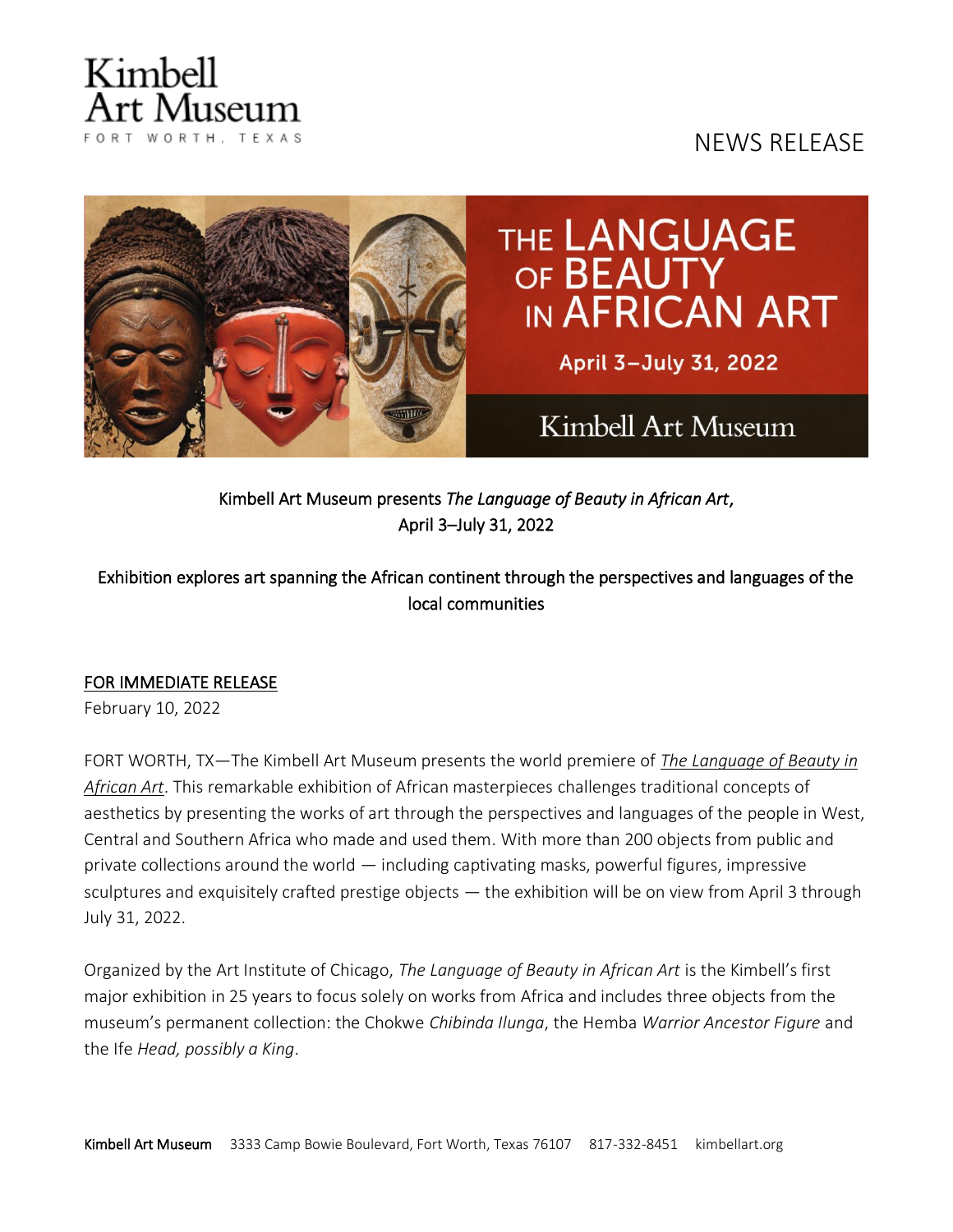

"At the Kimbell Art Museum, we are committed to showcasing great works of art from around the globe, so we are pleased to work with the Art Institute and curator Constantine Petridis to present this magnificent exhibition of African art," said Eric M. Lee, director of the Kimbell Art Museum. "What sets this exhibition apart — and why we felt it was vital to bring it to Kimbell audiences — is its focus on the ideas of the artists and communities that created the objects rather than on outside perspectives."

The Kimbell is the only venue apart from the Art Institute of Chicago where visitors can experience this diverse grouping of objects, many of which have never been on view to the public. Following its presentation at the Kimbell, the exhibition will travel to the Art Institute of Chicago in fall 2022.

*The Language of Beauty in African Art* underscores how the makers' ideas about beauty and ugliness typically extend beyond the physical appearance of objects to reveal both the meanings and the functions of these works. By learning the words that artists themselves used to describe and praise their creations — their language of beauty — visitors to the exhibition can understand these works in a new way.

"By shedding light on the highly sophisticated  $-$  yet still often overlooked  $-$  aesthetic vocabularies from different cultures across sub-Saharan Africa, we look forward to reflecting the preferences of the makers and of the cultures where the works were created," said Constantine Petridis, Ph.D., chair and curator of the arts of Africa at the Art Institute of Chicago. "*The Language of Beauty in African Art* will also explore how the appearance of a work of art is an integrated combination of appearance and being, of form and meaning."

Organized in eight sections, the exhibition focuses on masks, figures and sculptures created by cultures located primarily in West, Central and Southern Africa, most dating to the late 19th and early 20th centuries. In this vast area south of the Sahara Desert, there seem to be shared conventions that transcend the particularities of a given culture or period.

The exhibition begins with an examination of the interaction between art and language, featuring several examples of the widely admired art of the Chokwe people. A male figure of the culture hero Chibinda Ilunga, long lauded for its refinement and relative naturalism, perfectly embodies the Chokwe term *utotombo*, which describes a sculpture executed with skill and care. This idealized rendering of male power also expresses the concept of *cibema*, the Chokwe word for an object that combines formal beauty with moral integrity.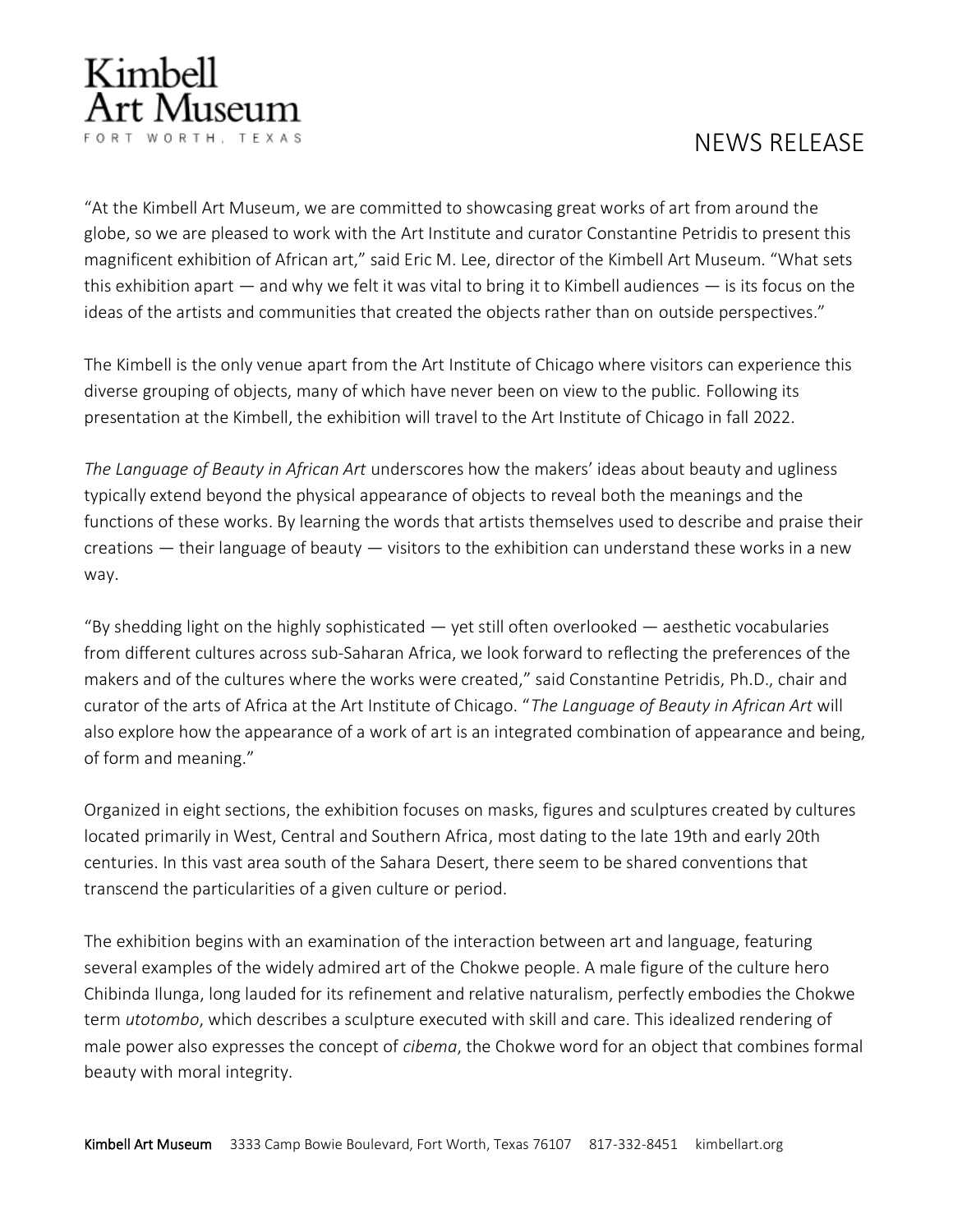

The next section of the exhibition looks at how, beginning in the early 1900s, Western appreciations of African art focused on the visual appearance of objects divorced from their original contexts instead of seeking and sharing knowledge about how originating cultures understood, viewed and experienced them.

In fact, understanding this original linguistic context can shift our estimations of objects. In many African cultures, the connection between beauty and morality is expressed by a single term that combines "beautiful" with "good." For instance, the Lega term *busoga* applies to what is visually pleasing as well as to praiseworthy character and virtuous behavior. Across sub-Saharan Africa, beauty and morality are linked in many ways: jewelry and other accessories are worn by men and women not only to enhance their visual beauty, but to highlight the wearer's exceptional personality and deeds. Notions of moral and formal beauty can be embodied in venerated images of powerful men — like the Kimbell's sculpture of a dignified male representing a Hemba warrior ancestor  $-$  or in representations of caring women, typically shown as mother-and-child figures.

A main section of the exhibition highlights the meanings and functions of the beauty of African art. African artists, patrons and critics conceive and appraise their local arts according to their own communities' collective standards of excellence. Assessing their artist's achievements, cultures across the sub-Saharan region apply aesthetic criteria regarding clarity or visibility achieved through stylization, abstraction and reduction; youthfulness or the representation of the body in the prime of life; moderation (or the avoidance of exaggeration); and balance and symmetry.

*The Language of Beauty in African Art* also examines how an outsider might infer local taste based on an object's physical appearance and cultural context. For example, unusual size, complex formal features, expensive materials and complicated techniques typically point to qualities prized by makers and patrons alike. The fact that some personal objects, such as fancy stools and headrests or figurative axes and adzes, were never actually used confirms that they primarily served aesthetic functions.

Additional themes addressed in *The Language of Beauty* include the religious functions of beauty demonstrated through sculptural representations of the human form meant to entice the spirits, which contrast with instances of intentional ugliness, often created to trigger reactions ranging from terror to humor. The final section of the exhibition features objects that convey ideas and feelings of force, vigor, fascination and terror by combining beauty and ugliness in a way that makes them at once irresistibly compelling and profoundly repelling. This aesthetic inspires what the Kongo people refer to as *ngitukulu*, an experience of astonishment or awe.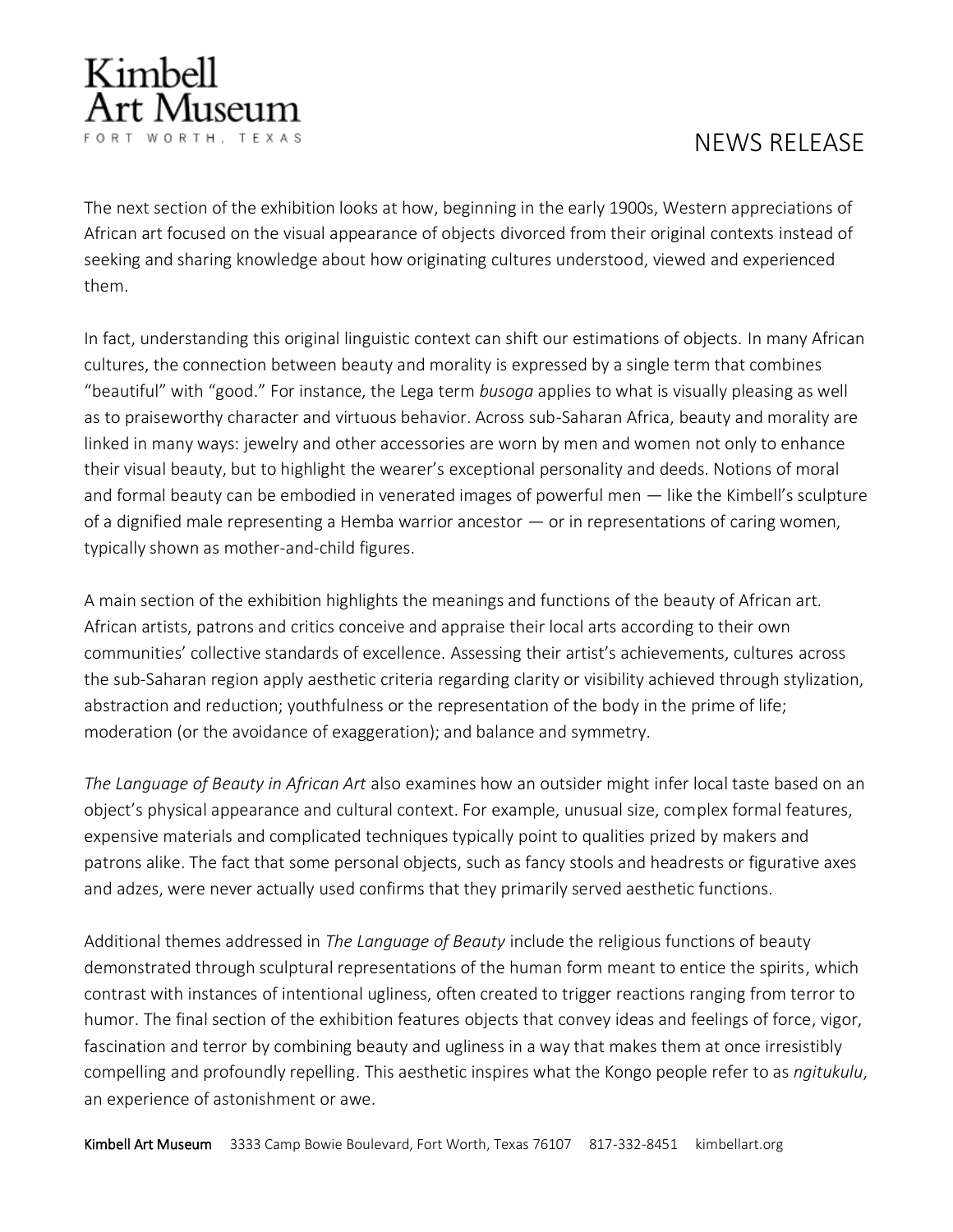

"I am thrilled to have the opportunity to present this extraordinary exhibition at the Kimbell," said Jennifer Casler Price, curator of Asian, African and Ancient American art. "It not only recognizes the richness and variety of African art, it demonstrates that despite the wide cultural diversity of a vast continent, there is also unity that speaks to a shared humanity and explains why art matters. That beauty has meaning and is related to the purpose and function of the art. This is art for life's sake."

#### DATES

April 3–July 31, 2022 *Subject to change*

#### EXHIBITION CREDITS

This exhibition is organized by the Art Institute of Chicago.

#### **SUPPORT**

The Kimbell is supported in part by Arts Fort Worth, the Texas Commission on the Arts and the National Endowment for the Arts. Promotional support is provided by American Airlines, NBC5 and PaperCity.

#### VISITOR INFORMATION

Admission to *The Language of Beauty in African Art* is \$18 for adults, \$16 for seniors, K–12 educators, students and military personnel, \$14 for ages 6–11, free for children under 6 and \$3 for Supplemental Nutrition Assistance Program (SNAP) recipients. Admission is half-price all day on Tuesdays and after 5 p.m. on Fridays. Admission to the museum's permanent collection is always free.

The Kimbell Art Museum is open Tuesdays through Thursdays and Saturdays, 10 a.m.–5 p.m.; Fridays, noon–8 p.m.; Sundays, noon–5 p.m.; closed Mondays, New Year's Day, July 4, Thanksgiving and Christmas. For general information, call 817-332-8451.

#### ABOUT THE [KIMBELL ART MUSEUM](http://kimbellart.org/)

The Kimbell Art Museum, owned and operated by the Kimbell Art Foundation, is internationally renowned for both its collections and its architecture. The Kimbell's collections range in period from antiquity to the 20th century and include European masterpieces by artists such as Fra Angelico, Michelangelo, Caravaggio, Bernini, Velázquez, Vigée Le Brun, Monet, Cézanne, Picasso and Matisse; important collections of Egyptian and classical antiquities; and the art of Asia, Africa and the Ancient Americas.